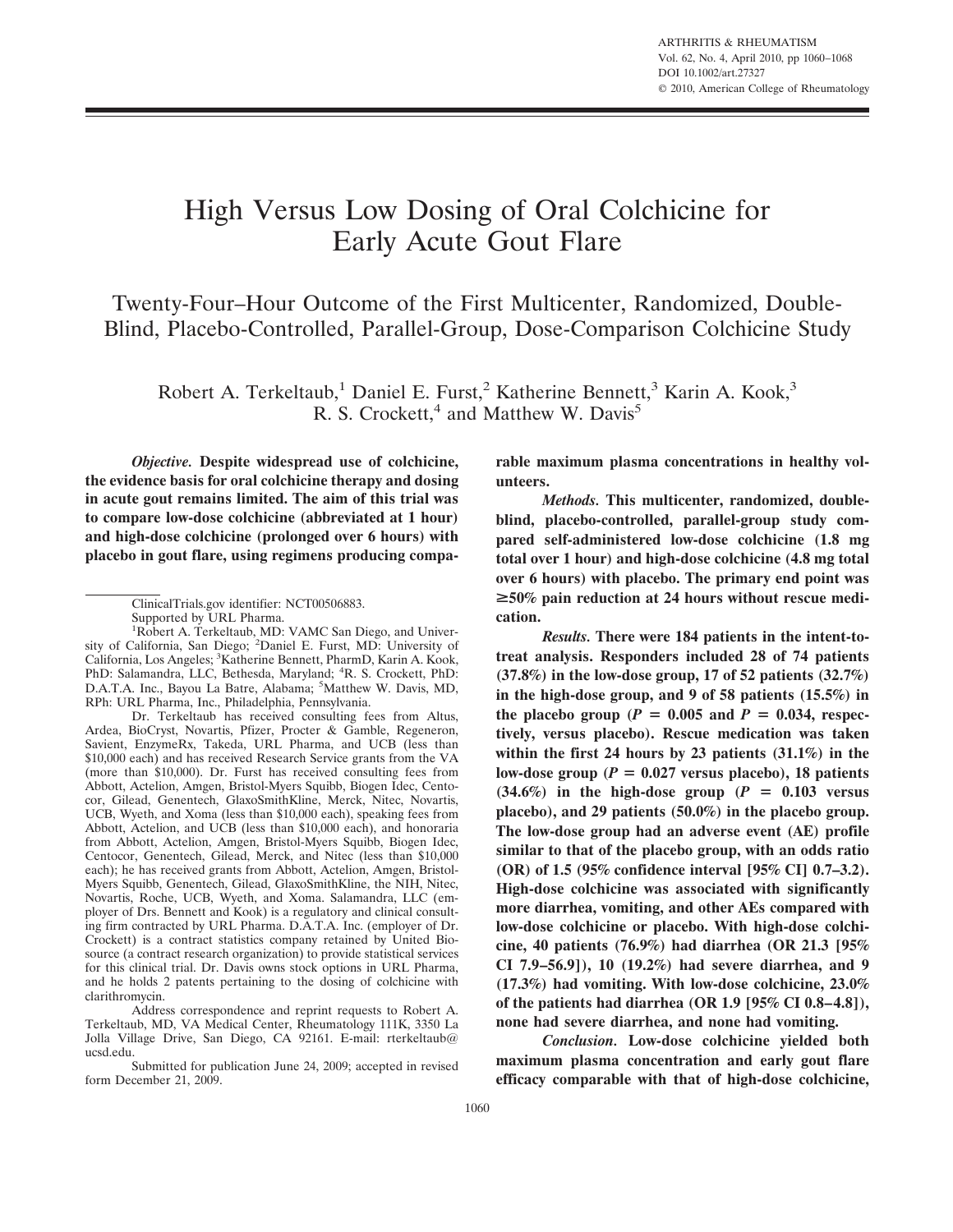# **with a safety profile indistinguishable from that of placebo.**

Colchicine is mainly used in the treatment and prophylaxis of gout flare, although the evidence basis for its use in treating acute gout flare remains remarkably limited. Only 1 randomized, placebo-controlled trial  $(n = 43)$  exploring colchicine in gout flare has previously been reported (1). The regimen in that study was two 0.5-mg tablets followed by one tablet every 2 hours until relief or marked toxicity (such as diarrhea, nausea, or vomiting) occurred (1). Patients received a mean dose of 6.7 mg colchicine (1). Colchicine demonstrated statistical superiority over placebo in pain reduction in 48 hours, but diarrhea developed in 100% of colchicine recipients by the time of clinical response (1).

High-dose (or prolonged) colchicine regimens, such as the one described by Ahern et al  $(1)$ , are commonly prescribed for acute gout (2) despite a high risk-to-benefit ratio (3–6). Lower-dose (or abbreviated) regimens of colchicine have been suggested (5,7,8) but never rigorously studied.

The AGREE (Acute Gout Flare Receiving Colchicine Evaluation) study compared low- and high-dose colchicine using a randomized, placebo-controlled design. A list of clinical investigators in the AGREE trial is provided in Appendix A. Pharmacokinetic profiles of the high- and low-dose regimens were previously obtained in healthy volunteers and demonstrated comparable maximum blood concentrations  $(C_{\text{max}})$ . The selfadministered high-dose prolonged colchicine regimen (4.8 mg total over 6 hours) was selected to mimic common practice (1,2) and was compared with a placebo and a novel low-dose abbreviated regimen (1.8 mg total over 1 hour). The results at the primary 24-hour end point demonstrate superior safety of low-dose colchicine, without loss of efficacy, relative to high-dose colchicine for early acute gout flare (self-administered within 12 hours of flare onset).

## **PATIENTS AND METHODS**

**Characterization of colchicine pharmacokinetics.** Prior to the AGREE trial, the pharmacokinetics of low-dose colchicine (1.2 mg followed by 0.6 mg in 1 hour [1.8 mg total]), "high-dose" colchicine (1.2 mg followed by 0.6 mg every hour for 6 hours [4.8 mg total]), and single-dose (0.6 mg) colchicine were evaluated in healthy volunteers who had fasted. None of these healthy volunteers participated in the AGREE trial. Colchicine, United States Pharmacopeia (USP) 0.6-mg tablets (Colcrys), was provided by URL Pharma (Philadelphia, PA). Pharmacokinetic sampling occurred over 96 hours. Analytic



**Figure 1.** Pharmacokinetic properties of low-dose, high-dose, and single-dose colchicine in healthy normal volunteers. Peak blood concentrations were similar in the low- and high-dose colchicine groups, while total colchicine exposure (area under the curve from zero to infinity) was proportional to the total colchicine dose received. Values are the mean.

data from the samples were used to calculate  $C_{\text{max}}$ , area under the curve  $(AUC)_{0-\infty}$ , and terminal half-life. Statistical analyses were performed using WinNonlin software, version 5.0.1 (Pharsight, St. Louis, MO).

Peak blood levels  $(C_{\text{max}})$  for single-dose, low-dose, and high-dose colchicine were 2.5, 6.19, and 6.84 ng/ml, respectively, in healthy volunteers, and exposure to colchicine  $(AUC_{0-\infty})$  was 14.1, 52.1, and 118.2 nanograms  $\times$  hours/ml, respectively. The terminal half-lives for single-dose, low-dose, and high-dose colchicine were 6.36, 23.6, and 31.4 hours, respectively (Figure 1).

**AGREE study population.** Male and postmenopausal female patients  $\geq 18$  years of age with a confirmed past diagnosis of gout (according to the American College of Rheumatology [ACR] classification criteria [9]) and having had  $\geq$  2 gout flares within the prior 12 months were eligible for randomization. A stable regimen of urate-lowering therapy was permitted. A total of 575 patients were randomized to 1 of 3 treatment groups: 1) "low-dose" colchicine (1.2 mg followed by 0.6 mg in 1 hour followed by placebo doses every hour for 5 hours [1.8 mg total]), 2) "high-dose" colchicine (1.2 mg followed by 0.6 mg every hour for 6 hours [4.8 mg total]), or 3) placebo (2 placebo capsules initially, followed by 1 placebo capsule every hour for 6 hours).

**AGREE study design.** This was a multicenter, randomized, double-blind, placebo-controlled, parallel-group, dosecomparison study conducted between April 2007 and October 2008. A total of 54 centers in the US randomized and reported at least 1 patient with a gout flare. Overencapsulated (to preserve double-blindedness) colchicine (USP 0.6-mg tablets [Colcrys]) and matching overencapsulated (to preserve double-blindedness) placebo were provided by URL Pharma.

A key aspect of the study design was that patients were enrolled and were dispensed a double-blinded blister card of study medication, at screening, prior to the onset of a gout flare. Patients were required to call the Gout Flare Call Center before taking study medication. This center was staffed 24 hours a day by medically trained personnel (e.g., nurses). Upon clearance from the Gout Flare Call Center, patients were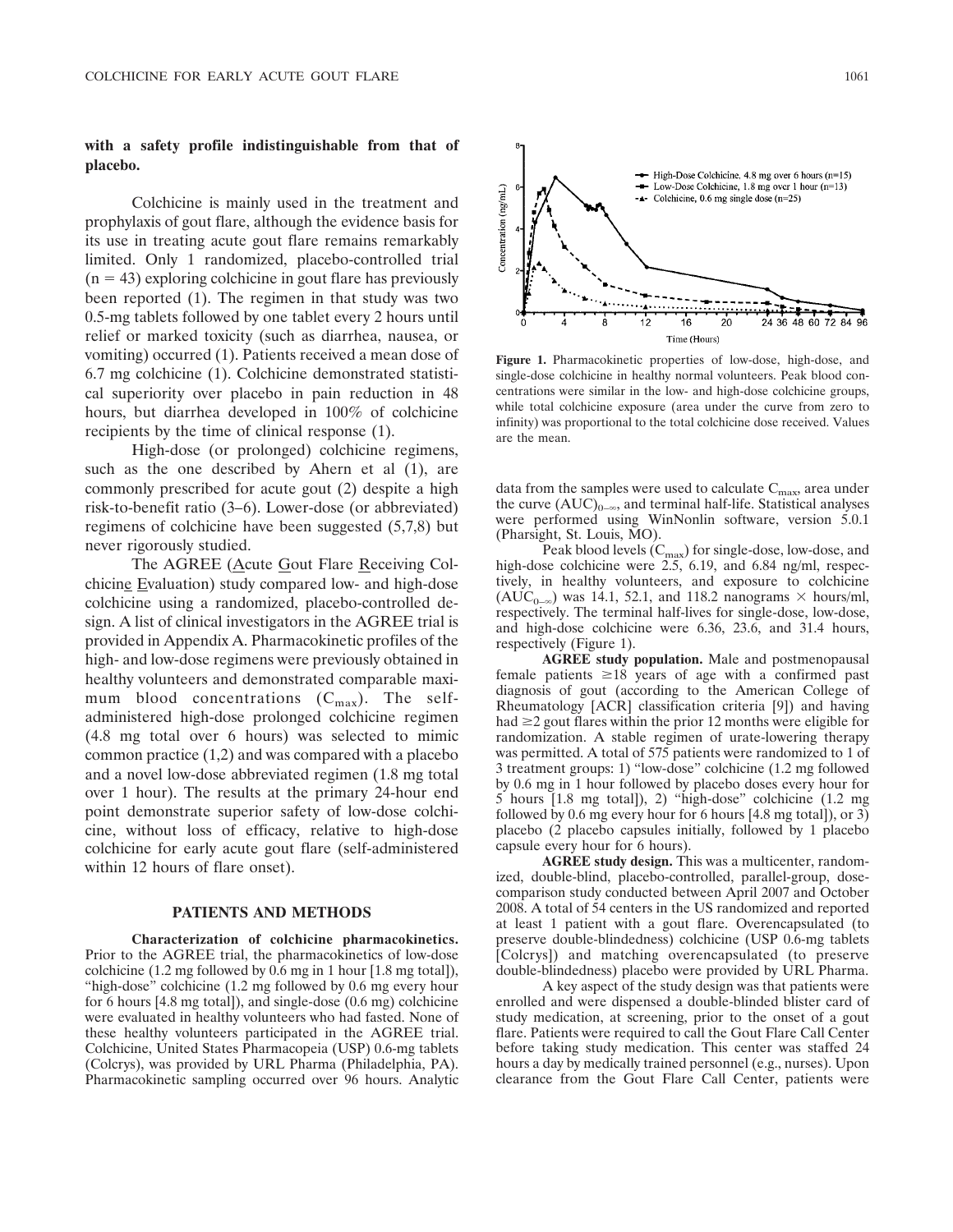

**Figure 2.** AGREE (Acute Gout Flare Receiving Colchicine Evaluation) patient flow diagram.  $ITT = intent-to-treat.$ 

instructed to take all of the study medication, regardless of pain status. A standard script was used to confirm that flare onset was within the prior 12 hours (study drug must have been started within 12 hours of flare onset), that 4 cardinal signs of inflammation were present, that joint pain was assessed at  $\geq 4$ on a 0–10 numeric rating scale, and that there had been no use of prohibited medication or change in medical history since randomization. The patient was specifically asked about the presence of nausea, vomiting, diarrhea, and abdominal pain every time the patient rated pain, along with an open-ended question about other adverse events (AEs).

The patient was also supplied with a standardized diary to track pain, symptoms, AEs, and rescue medication use. Patients rated intensity of joint pain on an 11-point Likert scale that ranged from 0 (no pain) to 10 (worst possible pain). Ratings were to be made at baseline, then hourly for the first 8 hours and every 8 hours thereafter (while awake) until 72 hours following the initial dose or symptom resolution. The 24-hour time point was mandatory. Patients were permitted to stop study medication due to AEs. Rescue medication (individualized to each patient by his or her study physician, e.g., nonsteroidal antiinflammatory drugs [NSAIDs]) was permitted if intolerable pain continued after taking at least 1 dose of study drug. Uric acid–lowering therapy was not to be discontinued at the onset of flare.

Patients were to return to the study clinic as soon as possible following the onset of the flare, with the target for the first postflare visit being within 48 hours. After flare onset, there were up to 3 more planned visits, the last being 7 days after flare onset. Safety was assessed by monitoring AEs and vital signs as well as by physical examinations and laboratory tests at scheduled visits. At the first postflare visit, blister cards were examined, and the number of remaining pills, if any, was recorded. The study physician also reviewed the patient's diary

and recorded pertinent information on standardized case report forms.

The intensity of AEs was graded as mild, moderate, or severe based on the study physicians' clinical judgment. Established US Food and Drug Administration (FDA) criteria were used to define serious AEs (10). No data-monitoring safety board or any other unblinded oversight committee was used in this study.

**Ethics.** All patients provided written informed consent and signed the Health Insurance Portability and Accountability Act of 1996 Authorization Form. The study was performed in accordance with good clinical practice standards and in accordance with the ethical principles that have their origin in the Declaration of Helsinki, 1996. The study was reviewed, and approval was provided by the central ethics review board (Sterling Institutional Review Board). The study complied with the requirements set forth in International Conference on Harmonisation guidelines and in FDA regulations outlined in 21 CFR Part 56.

**AGREE statistical analysis and end points.** The primary end point was the proportion of patients who responded to treatment. Responders were defined as having a pretreatment pain score within 12 hours of flare onset and a  $\geq 50\%$ reduction in pain within 24 hours of the first dose of study medication without the use of rescue medication during that time frame.

The primary analysis compared the proportion of responders in the high-dose colchicine and placebo groups (using an unstratified Pearson chi-square test due to sites not having patients in all treatment groups). Comparison of lowdose colchicine with placebo was declared a priori a secondary outcome measure. Additional alternate definitions of response including 1) treatment response based on the target joint pain score 32 hours after the first dose, 2) treatment response based on at least a 2-unit reduction in the target joint pain score 24 hours after the first dose, and 3) treatment response based on at least a 2-unit reduction in the target joint pain score 32 hours after the first dose were declared a priori secondary outcome measures.

Proportions of responders (using the primary efficacy end point definition) were compared using the unstratified chi-square test by generating the 95% confidence interval (95% CI) around the mean values for the effect of age  $(< 45$ , 45–65, or  $>$  65 years), serum urate ( $\leq$ 7 versus  $>$ 7 mg/dl), allopurinol use, diuretic use, time since first diagnosis of gout (less than the median duration versus greater than or equal to the median duration), number of flares within the last 12 months ( $\leq$ 3 versus  $>$ 3), admitted alcohol use, and creatinine clearance. All analyses were performed using SAS software, version 9.1 (SAS Institute, Cary, NC).

## **RESULTS**

#### **Characteristics of the AGREE study subjects.** A

total of 813 patients were screened, and 575 patients were randomized into the trial. Of those, 185 patients had an eligible gout flare and took study medication (safety population); 52 patients received high-dose colchicine, 74 patients received low-dose colchicine, and 59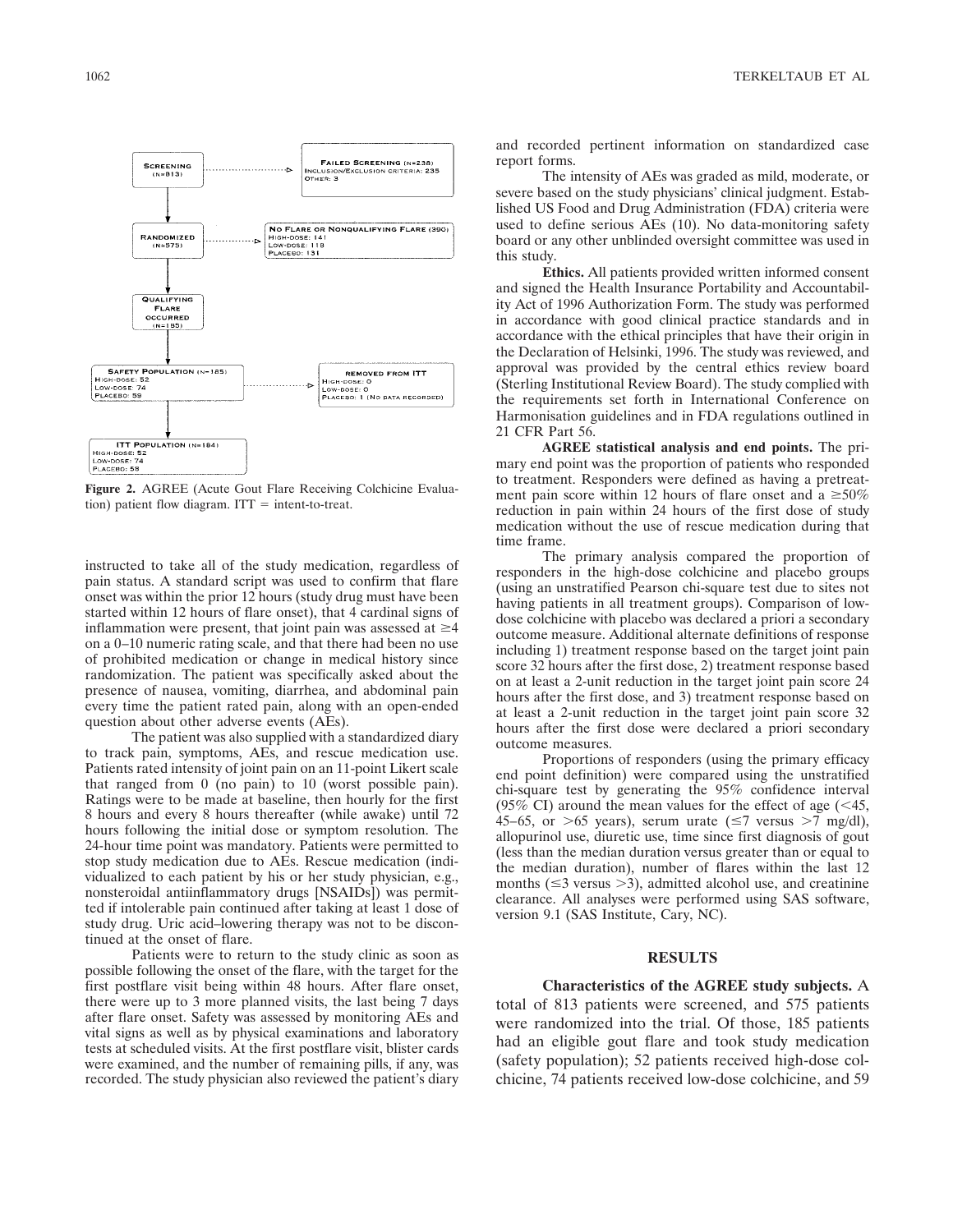**Table 1.** Baseline characteristics of the patients (safety population,  $n = 185$ )\*

|                                                        | High-dose<br>colchicine<br>$(n = 52)$ | Low-dose<br>colchicine<br>$(n = 74)$ | Placebo<br>$(n = 59)$ | Overall<br>$(n = 185)$ |
|--------------------------------------------------------|---------------------------------------|--------------------------------------|-----------------------|------------------------|
| Demographics                                           |                                       |                                      |                       |                        |
| Age, mean $\pm$ SD years                               | $51.9 \pm 10.02$                      | $51.4 \pm 11.79$                     | $51.2 \pm 11.36$      | $51.5 \pm 11.12$       |
| Men                                                    | 49 (94.2)                             | 72 (97.3)                            | 55 (93.2)             | 176(95.1)              |
| Race                                                   |                                       |                                      |                       |                        |
| American Indian/Alaska Native                          | 0(0)                                  | 1(1.4)                               | 0(0)                  | 1(0.5)                 |
| Asian                                                  | 0(0)                                  | 1(1.4)                               | 1(1.7)                | 2(1.1)                 |
| Black/African American                                 | 10(19.2)                              | 4(5.4)                               | 11(18.6)              | 25(13.5)               |
| White/Caucasian                                        | 40(76.9)                              | 66 (89.2)                            | 47 (79.7)             | 153 (82.7)             |
| Other                                                  | 2(3.8)                                | 2(2.7)                               | 0(0)                  | 4(2.2)                 |
| History of gout                                        |                                       |                                      |                       |                        |
| Age at onset, mean $\pm$ SD years                      | $40.7 \pm 11.83$                      | $40.7 \pm 12.38$                     | $41.6 \pm 13.20$      | $41.0 \pm 12.44$       |
| Attacks in the year prior to screening, mean $\pm$ SD  | $4.7 \pm 3.28$                        | $4.4 \pm 2.24$                       | $3.8 \pm 2.02$        | $4.3 \pm 2.52$         |
| Time since most recent flare, mean $\pm$ SD months     | $1.4 \pm 1.44$                        | $1.6 \pm 1.36$                       | $1.7 \pm 1.84$        | $1.6 \pm 1.55$         |
| Urate concentration, mean $\pm$ SD mg/dl               | $9.2 \pm 1.7$                         | $8.5 \pm 1.8$                        | $8.9 \pm 1.9$         | $8.8 \pm 1.8$          |
| Concurrent allopurinol use                             | 10(19.2)                              | 29(39.2)                             | 15(25.4)              | 54 (29.2)              |
| Presence of $\geq 1$ tophi                             | 7(14)                                 | 5(7)                                 | 5(9)                  | 17(9)                  |
| Previously met ACR preliminary criteria for acute gout | 52 (100)                              | 74 (100)                             | 59 (100)              | 185(100)               |
| Body weight, mean $\pm$ SD lb                          | $228 \pm 38.10$                       | $228 \pm 42.44$                      | $228 \pm 41.69$       | $228 \pm 40.80$        |
| BMI, mean $\pm$ SD kg/m <sup>2</sup>                   | $32.9 \pm 4.63$                       | $33.2 \pm 6.27$                      | $32.8 \pm 5.82$       | $33.0 \pm 5.68$        |
|                                                        |                                       |                                      |                       |                        |

\* Except where indicated otherwise, values are the number (%) of patients. ACR = American College of Rheumatology; BMI = body mass index.

patients received placebo. All but 1 patient ( $n = 184$ ) had a flare confirmed by the Gout Flare Call Center (intent-to-treat population) (Figure 2). Demographic and gout characteristics were similar among the 3 treatment groups. The majority of patients were overweight white men  $\sim$  50 years of age with an elevated serum urate concentration and a 10-year history of gout. Less than one-third of patients were receiving concurrent urate-lowering therapy at the start of the study. No patient started or altered urate-lowering therapy during the study. Tophi were present in  $\sim 9\%$  of patients (Table 1). According to investigator assessment, 94.6% of patients were compliant with taking their study medication.

**Findings of the AGREE efficacy evaluation.** Both colchicine regimens were significantly more effective than placebo, with 17 responders (32.7%) in the highdose group, 28 responders (37.8%) in the low-dose group, and 9 responders (15.5%) in the placebo group  $(P = 0.034$  and  $P = 0.005$ , respectively, versus placebo). Alternate definitions of response were declared a priori secondary outcome measures (Table 2). The percent of responding patients was proportionally greater in the low-dose group compared with that in the high-dose and placebo groups across the entire pain improvement range (Figure 3).

Most rescue medications used in this trial were NSAIDs, with indomethacin predominating. Rescue medication was taken within the first 24 hours by 23 patients (31.1%) in the low-dose colchicine group, 18 patients (34.6%) in the high-dose colchicine group, and 29 patients (50.0%) in the placebo group. These patients were considered nonresponders. Compared with patients receiving placebo, significantly fewer patients in the low-dose colchicine group (odds ratio [OR] 0.45 [95% CI 0.22–0.92],  $P = 0.027$ ) took rescue medication prior to hour 24. Fewer patients in the high-dose colchicine group than in the placebo group (OR 0.53 [95% CI 0.25–1.14]) took rescue medication prior to hour 24, although the difference did not reach statistical significance  $(P = 0.103)$ .

The computation of the OR (95% CI) for confounding bias did not detect differences in any of the prespecified parameters that included demographics (age, sex, or race) or other baseline characteristics (concomitant use of allopurinol or diuretics, time since first diagnosis of gout, number of flares within the past 12 months, or alcohol use) associated with the proportion of patients who met response criteria at 24 hours. Although serum urate levels chosen a priori  $(\leq 7$  versus 7 mg/dl) showed no confounding bias, post hoc exploratory analysis showed that patients with a serum urate level  $>10.0$  mg/dl at screening were less likely to be responders compared with patients with a serum urate level ≤10 mg/dl (OR 0.29 [95% CI 0.12–0.74]).

**Findings of the AGREE safety evaluation.** There were no deaths, serious AEs, or patient withdrawals due to AEs in this study. All AEs in the low-dose group were mild to moderate in intensity, while 19.2% of the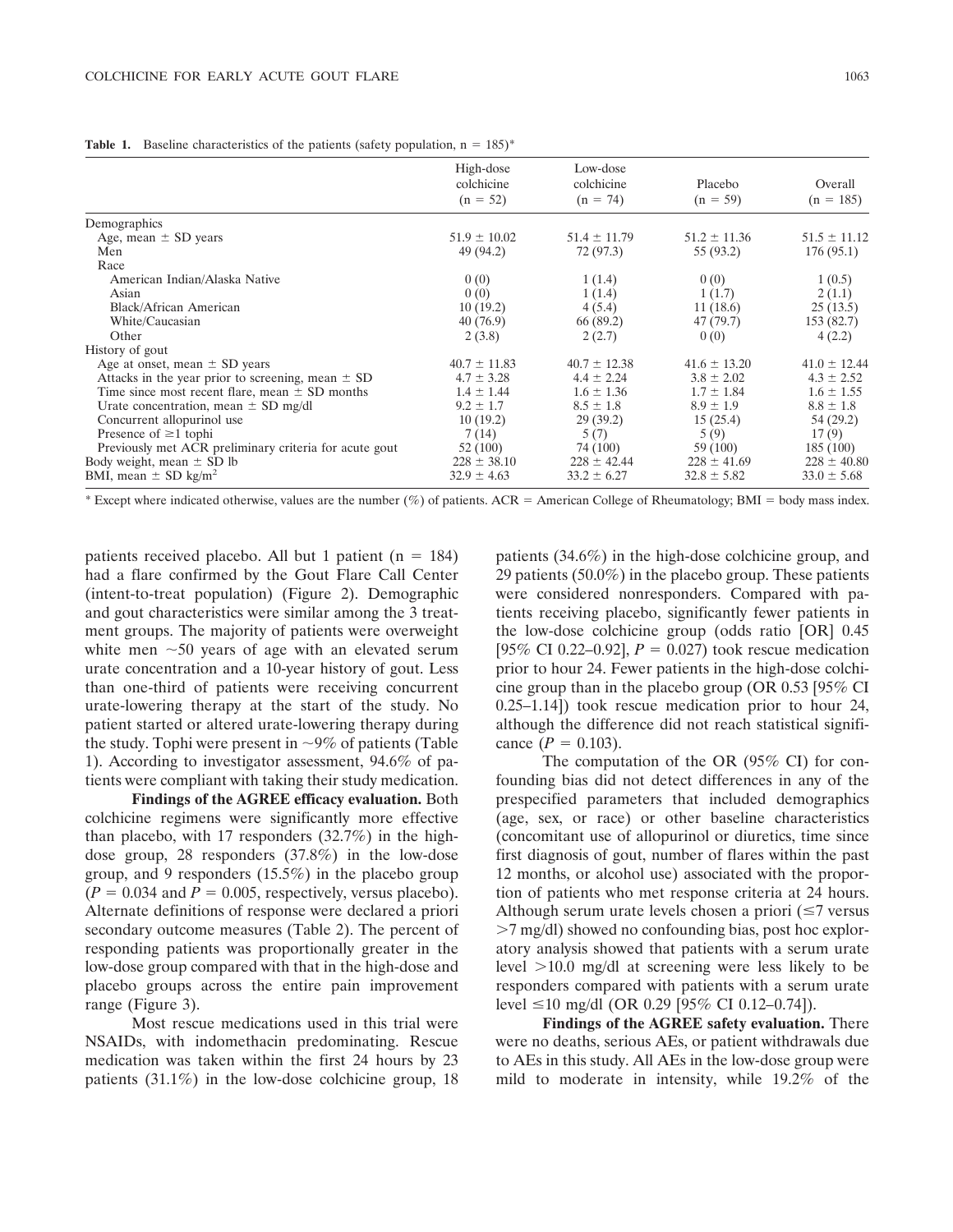|                                                                                                                           | Colchicine dose    |                   |                       | High-dose colchicine<br>vs. placebo |                  | Low-dose colchicine<br>vs. placebo |       |
|---------------------------------------------------------------------------------------------------------------------------|--------------------|-------------------|-----------------------|-------------------------------------|------------------|------------------------------------|-------|
|                                                                                                                           | High<br>$(n = 52)$ | Low<br>$(n = 74)$ | Placebo<br>$(n = 58)$ | OR (95% CI)                         | $\boldsymbol{P}$ | OR $(95\% \text{ CI})$             | P     |
| Primary end point                                                                                                         |                    |                   |                       |                                     |                  |                                    |       |
| Treatment response based on target<br>joint pain score 24 hours after the<br>first dose                                   | 17(32.7)           | 28(37.8)          | 9(15.5)               | $2.64(1.06-6.62)$                   | 0.034            | $3.31(1.41 - 7.77)$                | 0.005 |
| Alternate definition of response                                                                                          |                    |                   |                       |                                     |                  |                                    |       |
| Treatment response based on target<br>joint pain score 32 hours after the<br>first dose                                   | 19(36.5)           | 31(41.9)          | 10(17.2)              | $2.76(1.14-6.69)$                   | 0.022            | $3.46(1.52 - 7.88)$                | 0.002 |
| Treatment response based on at least<br>a 2-unit reduction in target joint<br>pain score 24 hours after the first<br>dose | 18(34.6)           | 32(43.2)          | 10(17.2)              | $2.54(1.04-6.18)$                   | 0.037            | $3.66(1.61 - 8.32)$                | 0.002 |
| Treatment response based on at least<br>a 2-unit reduction in target joint<br>pain score 32 hours after the first<br>dose | 20(38.5)           | 34(45.9)          | 10(17.2)              | $3.00(1.24 - 7.24)$                 | 0.012            | $4.08(1.80 - 9.27)$                | 0.001 |

## **Table 2.** Efficacy analysis (intent-to-treat population,  $n = 184$ )\*

\* Values are the number (%) of responding patients. The primary end point was the proportion of patients who responded to treatment. Responders were defined as having a pretreatment pain score within 12 hours of flare onset and a  $\geq 50\%$  reduction in pain within 24 hours of the first dose of study medication without the use of rescue medication during that time frame. Both low-dose and high-dose colchicine regimens were significantly more effective than placebo in terms of proportions of responders. Using a priori alternate definitions of response did not alter the findings. OR odds ratio;  $95\%$  CI =  $95\%$  confidence interval.

high-dose group had AEs of severe intensity, all of which were diarrhea.

The overall AE rates for the high-dose, low-dose, and placebo groups were 76.9%, 36.5%, and 27.1%, respectively. AEs occurred in a much greater proportion of patients taking high-dose colchicine compared with low-dose colchicine or placebo. Incidences of side effects in the low-dose colchicine and placebo groups were similar.

The most common AE was diarrhea, occurring in



**Figure 3.** Distribution of percent improvement (intent-to-treat [ITT] population,  $n = 184$ ). Shown is the percent of patients who improved in each category of percent improvement for the pain score 24 hours after the initial dose of study medication (ITT population).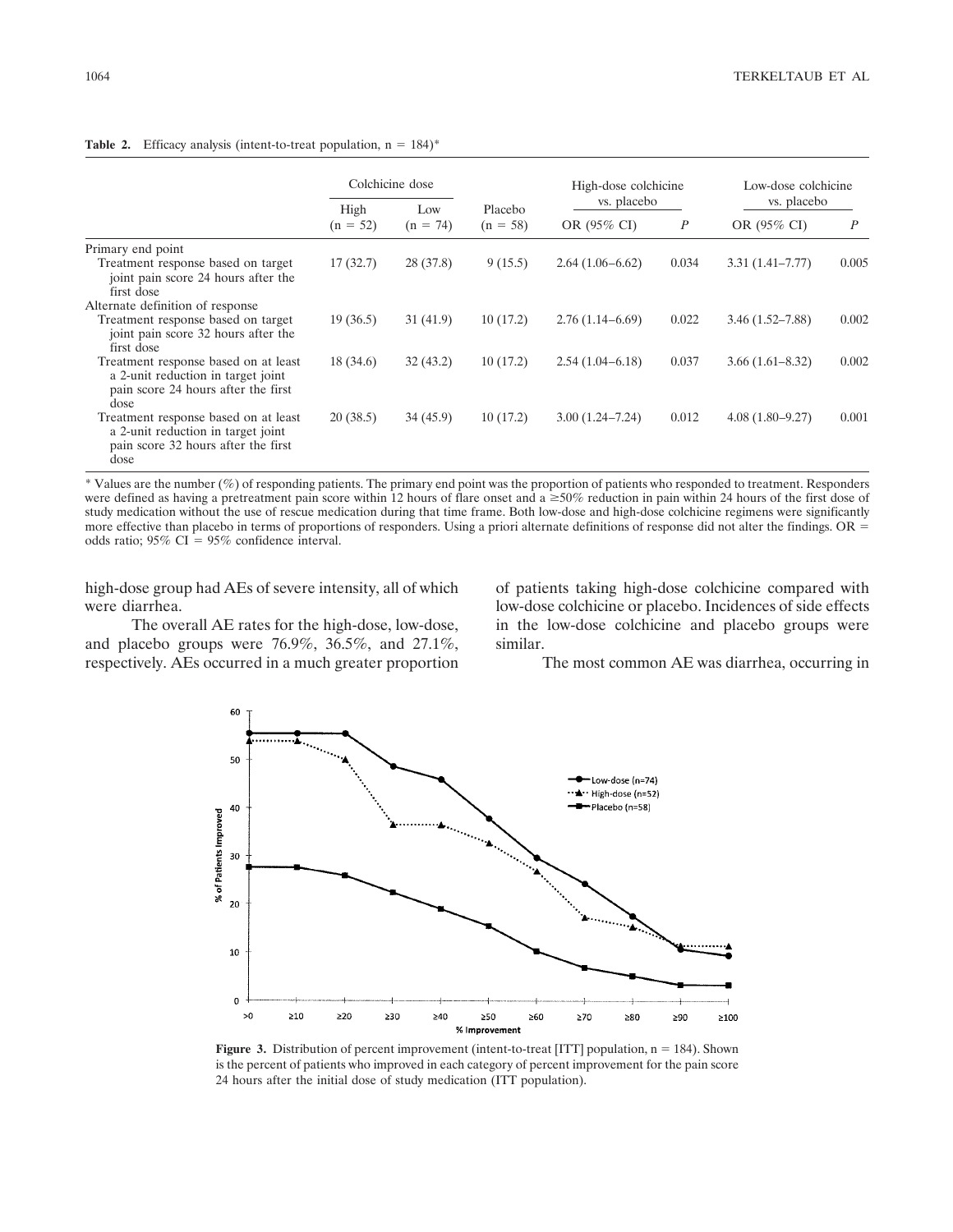|                                  |                    |                                      |                       |                                        | OR (95% CI)                           |                                                 |  |  |
|----------------------------------|--------------------|--------------------------------------|-----------------------|----------------------------------------|---------------------------------------|-------------------------------------------------|--|--|
|                                  | High<br>$(n = 52)$ | Colchicine dose<br>Low<br>$(n = 74)$ | Placebo<br>$(n = 59)$ | High-dose<br>colchicine<br>vs. placebo | Low-dose<br>colchicine<br>vs. placebo | High-dose colchicine<br>vs. low-dose colchicine |  |  |
| Adverse events                   | 40(76.9)           | 27(36.5)                             | 16(27.1)              | $9.0(3.8-21.2)$ †                      | $1.5(0.7-3.2)$                        | $5.8(2.6-12.9)$ †                               |  |  |
| Gastrointestinal adverse events  | 40(76.9)           | 19(25.7)                             | 12(20.3)              | $13.1(5.3 - 32.3)$ †                   | $1.4(0.6-3.1)$                        | $9.6(4.2 - 22.1)$ †                             |  |  |
| Diarrhea (all occurrences)       | 40(76.9)           | 17(23.0)                             | 8 (13.6)              | $21.3(7.9-56.9)$                       | $1.9(0.8-4.8)$                        | $11.2(4.8-25.9)$ <sup>†</sup>                   |  |  |
| Nausea (all occurrences)         | 9(17.3)            | 3(4.1)                               | 3(5.1)                | $3.9(1.0-15.3)$                        | $0.8(0.2-4.1)$                        | $5.0(1.3-19.3)$ †                               |  |  |
| Vomiting (all occurrences)       | 9(17.3)            | 0(0)                                 | 0(0)                  | $-\delta$                              |                                       |                                                 |  |  |
| Severe intensity adverse events  | 10(19.2)           | 0(0)                                 | 1(1.7)                | $13.8(1.7-112)$ <sup>†</sup>           | -8                                    | -8                                              |  |  |
| Diarrhea (only severe intensity) | 10(19.2)           | 0(0)                                 | 0(0)                  | -s                                     | -8                                    | -8                                              |  |  |
| Melena (only severe intensity)   | 1(1.92)            | 0(0)                                 | 0(0)                  |                                        | -8                                    | -8                                              |  |  |
| Nausea (only severe intensity)   | 1(1.92)            | 0(0)                                 | 0(0)                  | -š                                     | -8                                    | $-\delta$                                       |  |  |
| Gout (only severe intensity)     | 0(0)               | 0(0)                                 | 1(1.7)                | -š                                     |                                       | -8                                              |  |  |
| Serious adverse events#          | 0(0)               | 0(0)                                 | 0(0)                  | -š                                     | -8                                    | -8                                              |  |  |

**Table 3.** Incidence of most frequent adverse events (safety population,  $n = 185$ )\*

\* Values are the number  $(\%)$  of patients.

† Statistically significant difference (1 is not encompassed by 95% confidence interval [95% CI] of the odds ratio [OR]).

‡ No statistically significant difference (1 is encompassed by 95% CI of the OR).

§ OR could not be calculated since zero events occurred in at least 1 treatment group.

¶ Severity of adverse events (mild, moderate, and severe) was determined by a blinded study physician.

# As defined by Title 21, Code of Federal Regulations, Volume 5, Section 312, Part 32; Revised April 1, 2002.

76.9% of the high-dose group, 23.0% of the low-dose group, and 13.6% of the placebo group. Nausea occurred in  $17.3\%$ ,  $4.1\%$ , and  $5.1\%$  of the high-dose, low-dose, and placebo groups, respectively. Vomiting was reported in 17.3% of patients in the high-dose group but did not occur in the low-dose or placebo group. In the high-dose group, 40 patients (76.9%) reported diarrhea, and 10 patients (19.2%) experienced severe diarrhea, whereas no patient in the low-dose or placebo group reported severe diarrhea (Table 3). The risk of experiencing gastrointestinal events was similar when demographic characteristics, concomitant allopurinol use, or estimated creatinine clearance was compared.

### **DISCUSSION**

This is the first report of the pharmacokinetic profile of low- and high-dose colchicine regimens for the treatment of gout flare. The high-dose regimen had a 2-fold colchicine exposure compared with the lowdose regimen; significantly, however, in view of the clinical results, both treatment regimens achieved similar peak blood levels in healthy volunteers. Based on the results of the pharmacokinetic and AGREE studies, it appears that achieving a peak blood colchicine level of  $\sim$ 6 ng/ml provides significant reduction in pain associated with early gout flare. Increasing total colchicine exposure by using doses  $>1.8$  mg over 1 hour (AUC<sub>0– $\infty$ </sub>) of 43.8 nanograms  $\times$  hours/ml) may lead to increased side effects without additional clinical benefit. Further

studies correlating colchicine blood levels, colchicine cellular concentrations (e.g., in neutrophils and endothelial cells), and clinical outcome are warranted.

The AGREE trial is the first placebo-controlled comparison of low-dose and high-dose colchicine in the treatment of acute gout flares. Results showed that self-administered low-dose colchicine is just as effective as high-dose colchicine in reducing pain associated with early acute gout flare, defined as occurring within 12 hours of onset. The side-effect profile of low-dose colchicine was comparable with that of placebo.

The benefit of treating acute gout flares with low-dose colchicine extends beyond a dramatic reduction in gastrointestinal side effects. This regimen should reduce potential drug–drug interactions known to be strongly correlated with reported colchicine toxicity. P-glycoprotein and cytochrome P450 (CYP) 3A4 mediate the metabolism and elimination of colchicine (11). Severe AEs and deaths have been reported when colchicine is combined with strong inhibitors of both P-glycoprotein and CYP 3A4 (e.g., clarithromycin [12,13] and erythromycin [14]) or with strong P-glycoprotein inhibitors (e.g., cyclosporine [13,15–18]). Drug interaction studies show that colchicine blood levels triple when combined with strong inhibitors of CYP 3A4 or with P-glycoprotein inhibitors (13,19). Importantly, the low-dose regimen used in this study exposes patients to two-thirds less colchicine than do the traditional higher-dose regimens (1). Therefore, low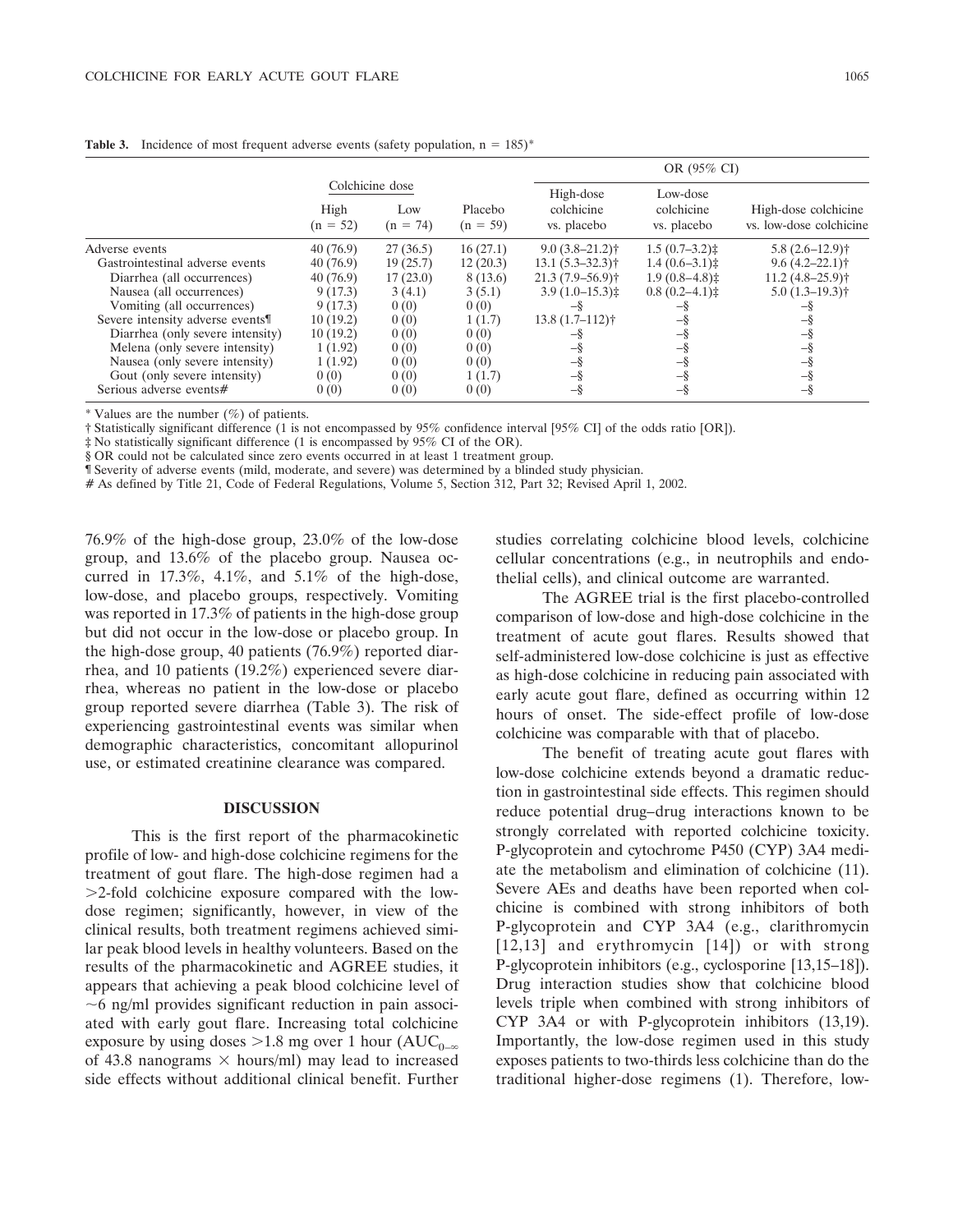dose colchicine in a patient population likely to use multiple concomitant drugs adds a safety margin without compromising efficacy. Further studies are warranted to optimize colchicine dosing with selected concomitant medications.

The AGREE trial was designed to evaluate the efficacy and safety of colchicine as typically administered in community practice. As such, colchicine was self-administered within 12 hours of symptom onset, and this study shows that therapy may be optimized by employing the low-dose regimen described herein. Additional studies are needed to determine whether treatment start time, concomitant urate-lowering therapy, extent of tophaceous crystal deposits, sites of arthritis, renal function, or other doses affect efficacy or safety.

In the AGREE trial, the primary end point was  $\geq$ 50% pain reduction in 24 hours. A 50% reduction of baseline pain, which is considered clinically significant (20–22), was used in the original colchicine efficacy trial (1) and continues to be a standard for measuring efficacy in current acute gout studies (23). Patients who took rescue medication within the first 24 hours after taking the study drug, regardless of their intent, were not classified as responders. In acute gout trials with NSAIDs (24–26) or prednisone (26), the primary end point has been therapy for  $\geq 48$  hours. Confounding concomitant use of colchicine was allowed in some of these trials (24,25), with some investigators not specifying its use. Regardless, the typical pain response of acute gout to NSAIDs does not reach complete resolution within the first 72 hours; in general, pain is reduced from excruciating to bearable. For example, in a recent trial comparing etoricoxib with indomethacin, the mean pain reduction from maximum was only  $\sim$ 30% at 24 hours, and 50% pain reduction was achieved only at 48– 72 hours (25).

Comparisons between the AGREE trial results and those from previous gout trials with NSAIDs, corticosteroids, or high-dose colchicine (1,24–28) are limited by several factors. Specifically, direct comparisons are precluded by dissimilar patient cohorts, allowing confounding concomitant medication, treatment randomized and given in a research center rather than prerandomization to self-treatment regimens, different end points, and longer durations of the active gout flare prior to treatment than the 12-hour time point assessed in the AGREE trial. Nevertheless, low-dose colchicine treatment may have advantages over NSAIDs or steroids in certain populations, such as gout patients with renal, gastrointestinal, or endocrine comorbidities that disfavor or prevent the use of these medications. A randomized, placebo-controlled trial comparing colchicine, corticosteroids, and NSAIDs would be valuable. The possibility that low-dose colchicine therapy may be enhanced with concomitant use of corticosteroids, NSAIDs, or other agents also needs to be explored.

All patients in this trial previously met the ACR preliminary criteria for the classification of the acute arthritis of primary gout (9). Our study focused on the first 24 hours of a single gout flare. A critical feature of our design was the attempt to overcome the ethical issues of using a placebo control by limiting the time (1 day) that a patient in the placebo group would be untreated. A 7-day active comparator, non–placebocontrolled trial against NSAIDs and corticosteroids would allow comparisons with other studied treatment regimens (24–26). This proposed active comparator, non–placebo-controlled design would also give adequate time to evaluate changes from baseline in quality of life, joint function, physician global assessments, and effectiveness at days 2–7. Additional colchicine studies are needed to determine whether concomitant uratelowering therapy, extent of tophaceous crystal deposits, location of gout flare, renal function, or other dose regimens affect efficacy or safety.

In conclusion, the results of the AGREE trial provide the first evidence basis, after centuries of colchicine use, for low-dose colchicine therapy in the treatment of early acute gout flare. The low-dose colchicine regimen maintained efficacy equivalent to that of high-dose colchicine. It had a side effect profile significantly better than that of high-dose colchicine and comparable with that of placebo. The results are consistent with recent, expert opinion–based European League Against Rheumatism recommendations (8) and support an immediate change in clinical practice from a high-dose colchicine regimen to a low-dose colchicine regimen for treatment of early gout flare.

## **ACKNOWLEDGMENTS**

The authors wish to acknowledge the following contributors to this article: Joyce Sands (United BioSource Corporation), study leader; Kimberly Stulir (URL Pharma), study management; Dianne Barry, PhD (Barry Medical Communications, LLC), Dr. Suman Wason (URL Pharma), and Dr. Thomas Lauterio (URL Pharma), editing of final manuscript.

#### **AUTHOR CONTRIBUTIONS**

All authors were involved in drafting the article or revising it critically for important intellectual content, and all authors approved the final version to be published. Dr. Terkeltaub had full access to all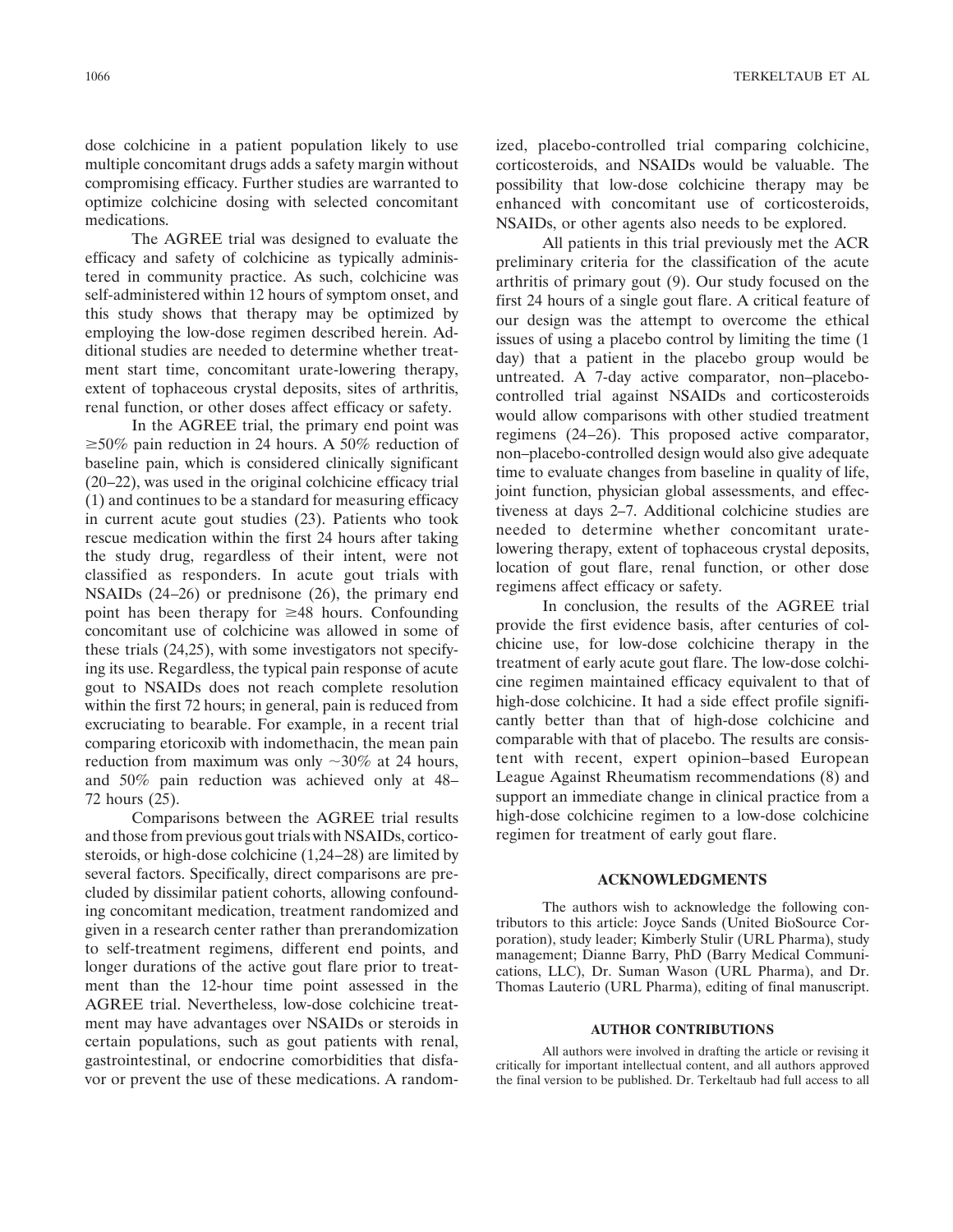of the data in the study and takes responsibility for the integrity of the data and the accuracy of the data analysis.

**Study conception and design.** Terkeltaub, Furst, Bennett, Kook, Crockett, Davis.

**Acquisition of data.** Kook, Davis.

**Analysis and interpretation of data.** Terkeltaub, Bennett, Kook, Crockett, Davis.

### **ROLE OF THE STUDY SPONSOR**

URL Pharma funded the study and choose United BioSource Corporation to be the Contract Research Organization to run the study. Dr. Davis is the Chief Medical Officer for URL Pharma and had key roles in the study design, data collection, data analysis, and writing of the manuscript. Prior to the start of the study, URL Pharma agreed that the authors had full rights to submit the manuscript for publication, URL Pharma approval of the content of the submitted manuscript was not required, and publication of the manuscript was not contingent upon the approval of URL Pharma. The authors had full access to all data, and Dr. Terkeltaub made the final editorial decisions.

#### **REFERENCES**

- 1. Ahern MJ, Reid C, Gordon TP, McCredie M, Brooks PM, Jones M. Does colchicine work? The results of the first controlled study in acute gout. Aust N Z J Med 1987;17:301–4.
- 2. Hellmann D. Medications. In: Imboden J, Hellmann D, Stone J, editors. Current rheumatology and treatment. 2nd ed. New York: McGraw-Hill; 2007. p. 545.
- 3. Schlesinger N, Schumacher R, Catton M, Maxwell L. Colchicine for acute gout. Cochrane Database Syst Rev 2006;(4):CD006190.
- 4. Perez-Ruiz F, Mielgo FJ Gonzalez, Herrero Beites AM. Optimisation of the treatment of acute gout. BioDrugs 2000;13:415–23.
- 5. Terkeltaub RA. Clinical practice: gout. N Engl J Med 2003;349: 1647–55.
- 6. Emmerson BT. The management of gout. N Engl J Med 1996;334: 445–51.
- 7. Morris I, Varughese G, Mattingly P. Colchicine in acute gout. BMJ 2003;327:1275–6.
- 8. Zhang W, Doherty M, Bardin T, Pascual E, Barskova V, Conaghan P, et al, EULAR Standing Committee For International Clinical Studies Including Therapeutics. EULAR evidence based recommendations for gout. Part II: Management. Report of a task force of the EULAR Standing Committee for International Clinical Studies Including Therapeutics (ESCISIT). Ann Rheum Dis 2006;65:1312–24.
- 9. Wallace SL, Robinson H, Masi AT, Decker JL, McCarty DJ, Yu TF. Preliminary criteria for the classification of the acute arthritis of primary gout. Arthritis Rheum 1977;20:895–900.
- 10. IND (Investigational New Drug) safety reports. In: CFR Code of Federal Regulations Title 21, Section 312.32. Washington: US Food & Drug Administration; 2009. URL: http://www.accessdata. fda.gov/scripts/cdrh/cfdocs/cfcfr/CFRSearch.cfm?CFRPart=312& show $FR = 1$ .
- 11. Terkeltaub RA. Colchicine update: 2008. Semin Arthritis Rheum 2009;38:411–9.
- 12. Rollot F, Pajot O, Chauvelot-Moachon L, Nazal EM, Kelaidi C, Blanche P. Acute colchicine intoxication during clarithromycin administration. Ann Pharmacother 2004;38:2074–7.
- 13. Terkeltaub R, Furst D, DiGiacinto J, Kook K, Davis M. The Clinical Relevance of P-gp and CYP 3A4 on Colchicine Metabolism and Elimination: Dosing Recommendations for Macrolide Antibiotics, Cyclosporine, Ketoconazole, Ritonavir and Diltiazem. In: ACR/ARHP Annual Scientific Meeting, 2008. URL: http:// acr.confex,com/acr/2008/webprogram/Paper2463.html.
- 14. Caraco Y, Putterman C, Rahamimov R, Ben-Chetrit E. Acute colchicine intoxication—possible role of erythromycin administration. J Rheumatol 1992;19:494–6.
- 15. Cheng VC, Ho PL, Yuen KY. Two probable cases of serious drug interaction between clarithromycin and colchicine. South Med J 2005;98:811–3.
- 16. Dogukan A, Oymak FS, Taskapan H, Guven M, Tokgoz B, Utas C. Acute fatal colchicine intoxication in a patient on continuous ambulatory peritoneal dialysis (CAPD): possible role of clarithromycin administration. Clin Nephrol 2001;55:181–2.
- 17. Hung IF, Wu AK, Cheng VC, Tang BS, To KW, Yeung CK, et al. Fatal interaction between clarithromycin and colchicine in patients with renal insufficiency: a retrospective study. Clin Infect Dis 2005;41:291–300.
- 18. Yussim A, Bar-Nathan N, Lustig S, Shaharabani E, Geier E, Shmuely D, et al. Gastrointestinal, hepatorenal, and neuromuscular toxicity caused by cyclosporine-colchicine interaction in renal transplantation. Transplant Proc 1994;26:2825–6.
- 19. Colcrys prescribing information. Philadelphia: URL Pharma; 2009. URL: http://www.accessdata.fda.gov/drugsatfda\_docs/label/ 2009/022351lbl.pdf.
- 20. Campbell WI, Patterson CC. Quantifying meaningful changes in pain. Anaesthesia 1998;53:121–5.
- 21. Harden N, Cohen M. Unmet needs in the management of neuropathic pain. J Pain Symptom Manage 2003;25 Suppl:S12–7.
- 22. Forouzanfar T, Weber WE, Kemler M, van Kleef M. What is a meaningful pain reduction in patients with complex regional pain syndrome type 1? Clin J Pain 2003;19:281–5.
- 23. Celebrex In Acute Gouty Arthritis Study (NCT00549549). URL: http://clinicaltrials.gov/ct2/show/NCT00549549?term=NCT00549  $549&$ rank=1.
- 24. Schumacher HR Jr, Boice JA, Daikh DI, Mukhopadhyay S, Malmstrom K, Ng J, et al. Randomised double blind trial of etoricoxib and indometacin in treatment of acute gouty arthritis. BMJ 2002;324:1488–92.
- 25. Rubin BR, Burton R, Navarra S, Antigua J, Londono J, Pryhuber KG, et al. Efficacy and safety profile of treatment with etoricoxib 120 mg once daily compared with indomethacin 50 mg three times daily in acute gout: a randomized controlled trial. Arthritis Rheum 2004;50:598–606.
- 26. Janssens HJ, Janssen M, van de Lisdonk EH, van Riel PL, van Weel C. Use of oral prednisolone or naproxen for the treatment of gout arthritis: a double-blind, randomised equivalence trial. Lancet 2008;371:1854–60.
- 27. Becker MA, Schumacher HR Jr, Wortmann RL, MacDonald PA, Eustace D, Palo WA, et al. Febuxostat compared with allopurinol in patients with hyperuricemia and gout. N Engl J Med 2005;353: 2450–61.
- 28. Becker MA, Schumacher HR Jr, Wortmann RL, MacDonald PA, Palo WA, Eustace D, et al. Febuxostat, a novel nonpurine selective inhibitor of xanthine oxidase: a twenty-eight–day, multicenter, phase II, randomized, double-blind, placebo-controlled, doseresponse clinical trial examining safety and efficacy in patients with gout. Arthritis Rheum 2005;52:916–23.

#### **APPENDIX A: AGREE TRIAL CLINICAL INVESTIGATORS**

The clinical investigators in the AGREE trial are O. P. Alvarado (Fort Worth, TX), K. Ayesu (Orange City, FL), H. S. Baraf (Wheaton, MD), S. H. Barag (Rancho Cucamonga, CA), S. Bather (Cedar Rapids, IA), C. A. Birbara (Worcester, MA), A. G. Captain (Calhoun, GA), J. Christensen (Las Vegas, NV), C. F. Colopinto (Voorhees, NJ), R. F. Cox (Irving, TX), A. Dahdul (Springfield, MA), C. H. DeBusk (New Tazewell, TN), I. A. Diab (Middleburg Heights, OH), R. DiMonte (West Chester, PA), J. F. Doris (Phoenix, AZ),